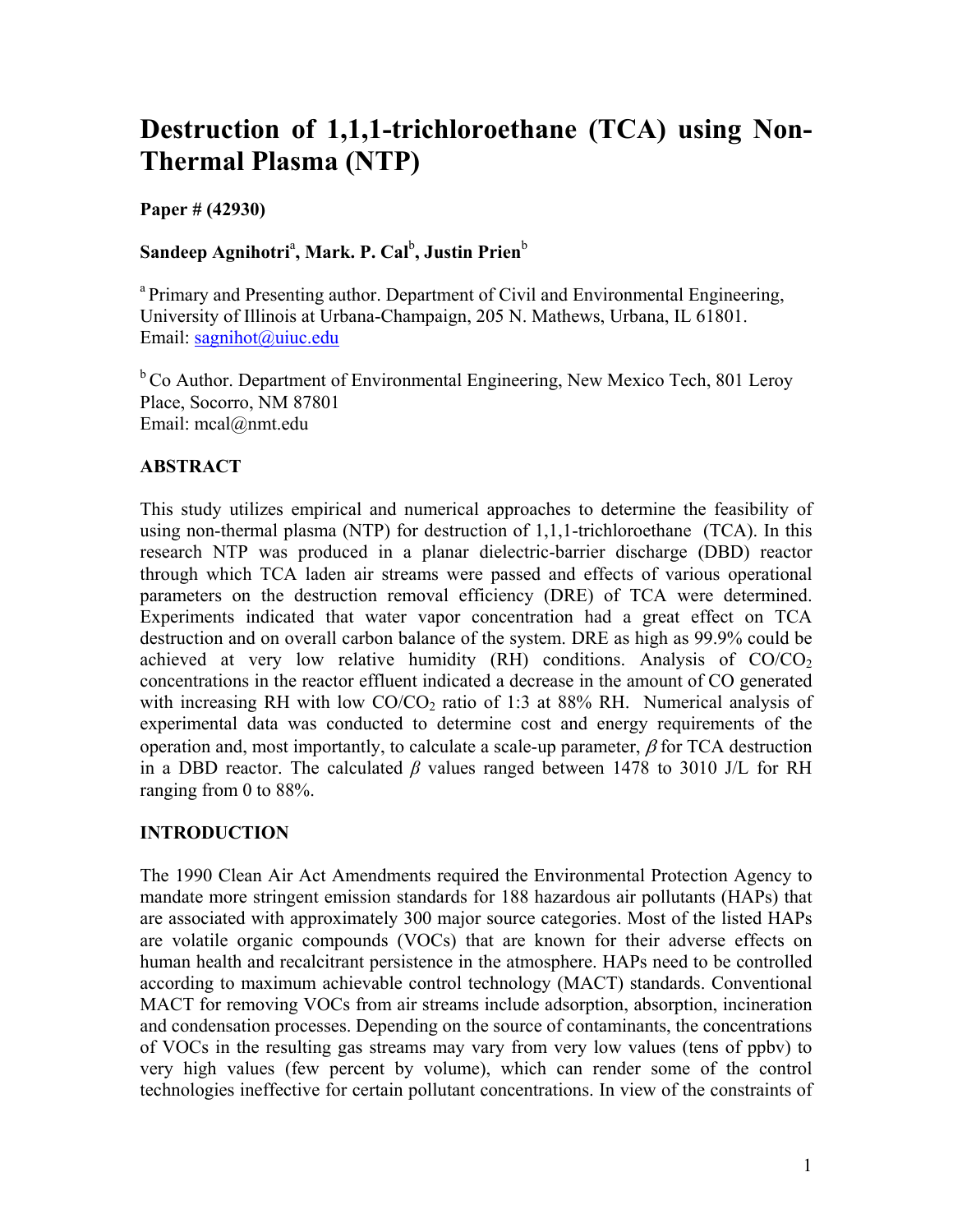existing control technologies, it would be highly desirable to have a control technology capable of effectively and efficiently removing multiple gas-phase pollutants present in varying concentrations.

This research investigated the use of NTP for destruction of 1,1,1-trichloroethane (commonly known as methyl chloroform or TCA,  $C_2H_3Cl_3$ ), a colorless, man-made chemical often found as a liquid in water and soil, and as a vapor in the air at hazardous waste sites. TCA is extensively used in dry cleaning operations. It is also used industrially for removing grease and oil from manufactured metal parts. In 1998, 167 facilities released 3.4 x  $10^5$  kg of TCA in the United States alone, of which nearly 96% was emitted into the atmosphere.<sup>1</sup> TCA is classified as a class C possible human carcinogen, and is known to have other health effects as well. It is considered to be a HAP, which means that its emissions from stationary sources must be monitored and controlled.

## **Non-Thermal Plasma**

Non-thermal plasma (NTP) is a new concept of application of gas-phase oxidation processes that can destroy air pollutants. It is an extensively studied advanced oxidation technology (AOT) that envisions production of highly reactive gas-phase free radicals, such as  $\mathbf{O}(\sqrt{3}P)$  and  $\mathbf{O}H$  that can initiate and sustain a complex chemistry of pollutant destruction reactions. It is often produced by creating electrical discharges in a dielectric barrier electrode arrangement (commonly known as DBD or SDP reactor) and is referred to as a discharge occurring in an open space between two insulated electrodes connected to a source of high voltage alternating current. The geometry of such reactors is either planar or cylindrical with a configuration similar to that of a parallel-plate or a cylindrical capacitor, respectively. Usually, one or both metal electrodes are covered with a dielectric material (pyrex, quartz, ceramics etc.) that separates them from a thin gas layer. The presence of a dielectric splits the electrical discharges into numerous microdischarges of high instantaneous current and spatially distributes them over the discharge area and, hence, increases the homogeneity of NTP.

The use of NTP for pollutant destruction has been studied for over a decade now but it is still in its early stages of research and development. NTP is expected to work well for both high ( $> 1000$  ppmv) and low (<100 ppmv) concentrations of pollutants.<sup>2</sup> To date, much research has been focused on using NTP for destruction of  $NO<sub>x</sub>$  and  $SO<sub>x</sub>$  and some research has been performed in the area of hydrocarbons, chlorocarbons, and chlorofluorocarbon destruction.<sup>3-8</sup> NTP is now known to offer several advantages for controlling HAPs emitted from various source categories.<sup>9</sup>

### **Plasma Chemistry and Modeling**

Numerous reactions may take place in non-thermal plasma that can lead to the formation of active species capable of reacting with pollutant molecules.<sup>9</sup> These species react with pollutant molecules, which can result in near complete oxidation of hydrocarbons into  $CO<sub>2</sub>$  and  $H<sub>2</sub>O$  and conversion of species such as Cl, S and NO into HCl,  $Cl<sub>2</sub>$ ,  $SO<sub>2</sub>$ ,  $H<sub>2</sub>SO<sub>4</sub>$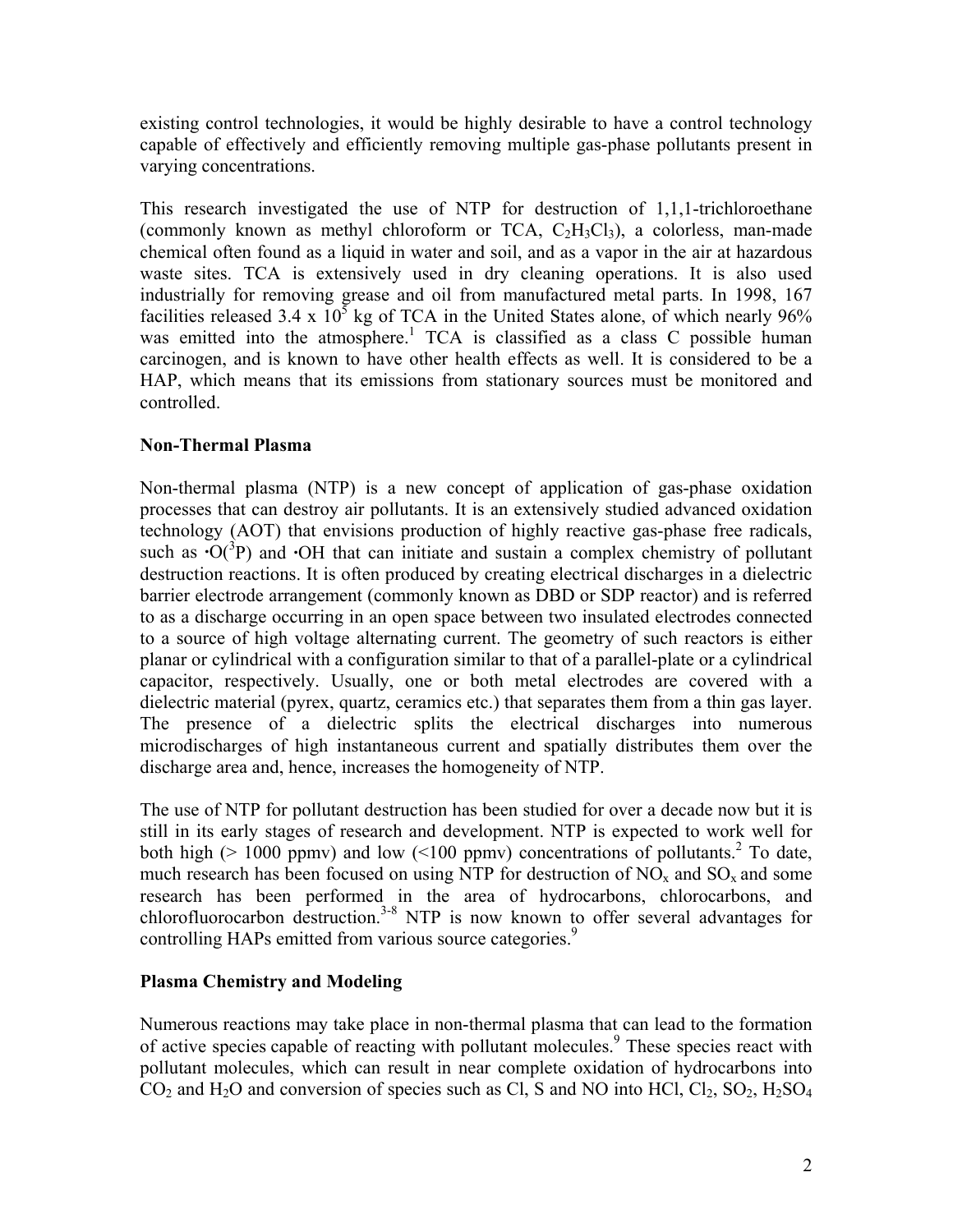and  $HNO<sub>3</sub>$ . Once the concentration of active species is high enough to initiate the destruction reaction, the pollutant concentration begins to decrease. The complete reaction chemistry is extremely complicated and has posed a great challenge for plasma modelers. Even for small molecules, the overall reaction mechanism can be very complex. Large molecules, on the other hand, are known to undergo a series of intricate intermediate reactions before completely destroying into common combustion products. However, it is known that at high electron temperatures, the decomposition of gas-phase hydrocarbons is dominated by gas-phase radicals,  $\cdot O(^3P)$  and  $\cdot OH$ <sup>6</sup>.

$$
C_2H_3Cl_3 + \cdot O(^3P) \text{ or } \cdot OH \rightarrow CO + CO_2 + H_2O + HCl + Cl_2 + COCl_2 + \dots
$$

Due to the complexities of this mechanism for pollutant destruction in NTPs, much research still needs to be done in this area. Fortunately, it is not necessary to completely understand the mechanism of plasma destruction of pollutants to gain valuable information about the pollutant destruction process.

Recent research has shown that simplified kinetic models can be used to describe the rate of radical-initiated decomposition of the pollutant molecules in a DBD reactor. The first step in plasma modeling is the calculation of average power delivered to the plasma reactor, which can be obtained by using following relation.<sup>10</sup>

$$
P = 4f C_d V_i \left[ V_o - \underbrace{(C_d + C_g)}_{C_d} V_i \right] \tag{1}
$$

where  $f$  is the repetition frequency of the applied voltage in Hz,  $C_d$  and  $C_g$  are the dielectric and gas-gap capacitance, respectively, in Farads, and  $V_0$  and  $V_i$  are the peak applied voltages and gas discharge ignition voltage, respectively, in Volts.  $V_o$  is empirically measured across the discharge cell and  $V_i$  can be calculated by using following relation. $^{11}$ 

$$
V_i = 24.4 \ (\rho d) + 6.53 \ (\rho d)^{1/2} \tag{2}
$$

where  $V_i$  is in kV,  $\rho$  is the air density relative to 1013 mb pressure and 20 °C temperature, and *d* is the gap length in cm. The value of *Vi* can be affected by presence of water vapor in the gas, the effect of which can be incorporated accordingly.<sup>1</sup>

The approach to obtain a simplified pollutant destruction model involves the calculation of a scale-up parameter  $\beta$ , which relates the destruction removal efficiency (DRE) with the power density (also called energy density,  $E_d$ ),  $P/O$ , where  $P$  is the power delivered to the reactor in watts and  $Q$  is the flowrate of gas in liters/second.<sup>12</sup> The knowledge of an approximate value of  $\beta$  can be used to determine the power requirements for a given DRE and flowrate of gas stream. The *β* (Joules/liter) parameter signifies a relationship between the radicals responsible for destruction of pollutant molecules and the scavengers of such radicals. In short, the  $\beta$  parameter provides an approximate picture of the important reaction chemistry in a NTP environment. For low DRE (lower than 95%) the relationship between DRE and power density can be expressed as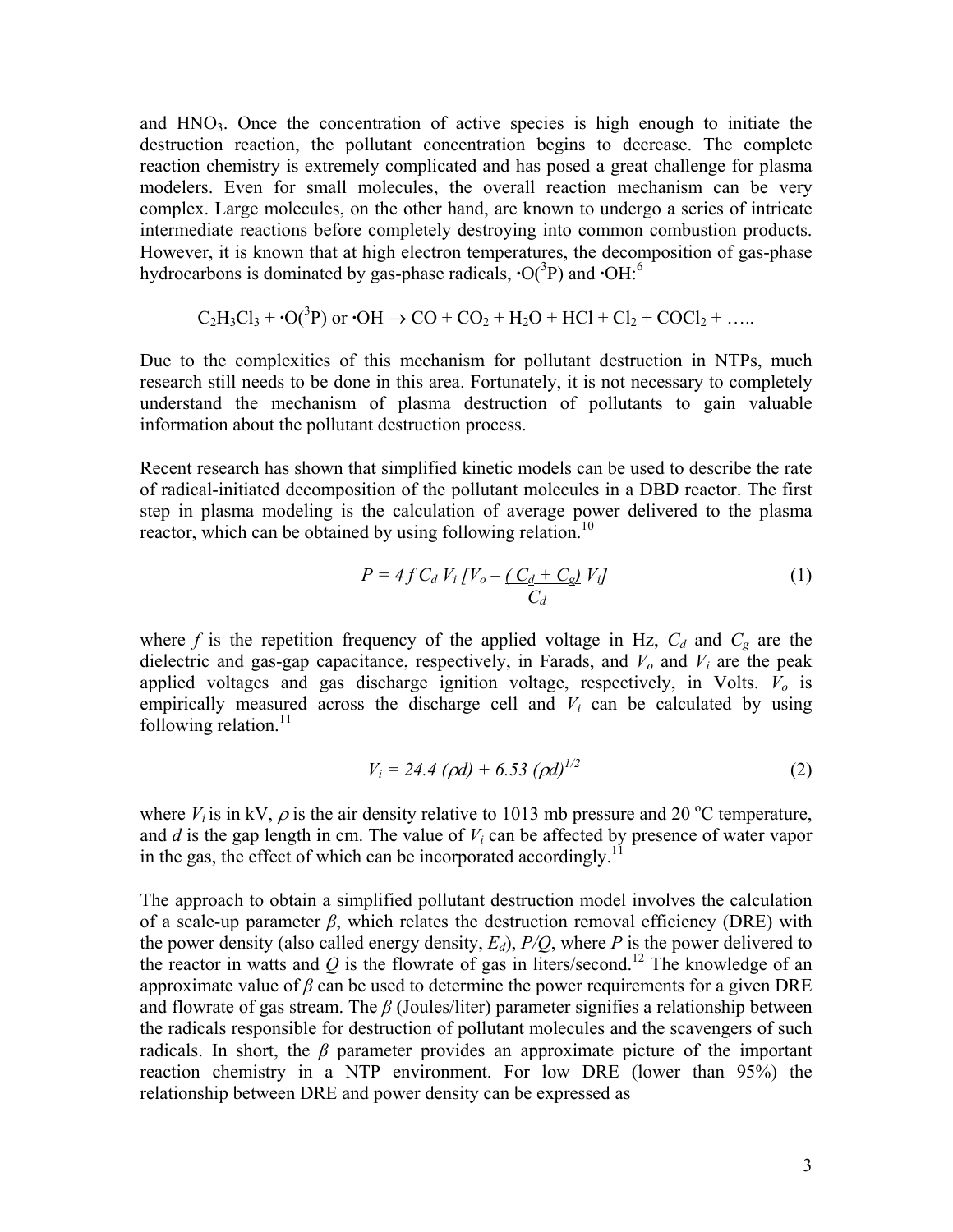$$
\frac{[X]}{[X_0]} = \exp\left(-\frac{P}{Q \beta}\right)
$$
 (3)

$$
\beta = I/G \left( \left[ X \right]_o + \left\{ \Sigma_i \right. k_{si} \left[ S \right]_i \right\} / k \right) \tag{4}
$$

where *[X]* and *[X<sub>o</sub>]* are pollutant concentrations in the outlet and inlet streams in ppmv, respectively, *P* is the average power delivered to the plasma cell in Watts, *Q* is the flowrate of gas in liters/second,  $\beta$  is the scaling parameter for pollutant X in Joules/liter, *G* is the production efficiency of the radical species responsible for pollutant destruction,  $k$  is the radical-pollutant kinetic rate constant,  $[S]_i$  is the concentration of i<sup>th</sup> scavenger, and  $k_{si}$  is the scavenging rate constant for the i<sup>th</sup> species.

The *β* parameter can be calculated by plotting *P*/*Q* vs. -ln [X]/[X<sub>o</sub>] and fitting a straight line to the data points and passing the line through the origin. The slope of straight line of the *P/Q* vs. -ln  $[X]/[X_0]$  plot gives the value of  $\beta$ . Typical values for  $\beta$  parameters for some common pollutants calculated for a DBD reactor are shown in the Table 1.

| Compound                               | $\beta$ (Joules/liter) | <b>Source</b> |
|----------------------------------------|------------------------|---------------|
| Perchloroethylene, PCE                 | 1500                   |               |
| $NO_{x}$                               | 66                     |               |
| Trichloroethylene, TCE                 | 33                     |               |
| Carbon Tetrachloride, CCl <sub>4</sub> | 2500                   |               |

**Table 1.** Scale up Parameter, *β* for Various Compounds.

#### **EXPERIMENTATION**

Planar dielectric barrier discharge reactor was constructed to investigate the destruction of TCA under various process conditions. The DBD schematic used in this study is presented in Figure 1.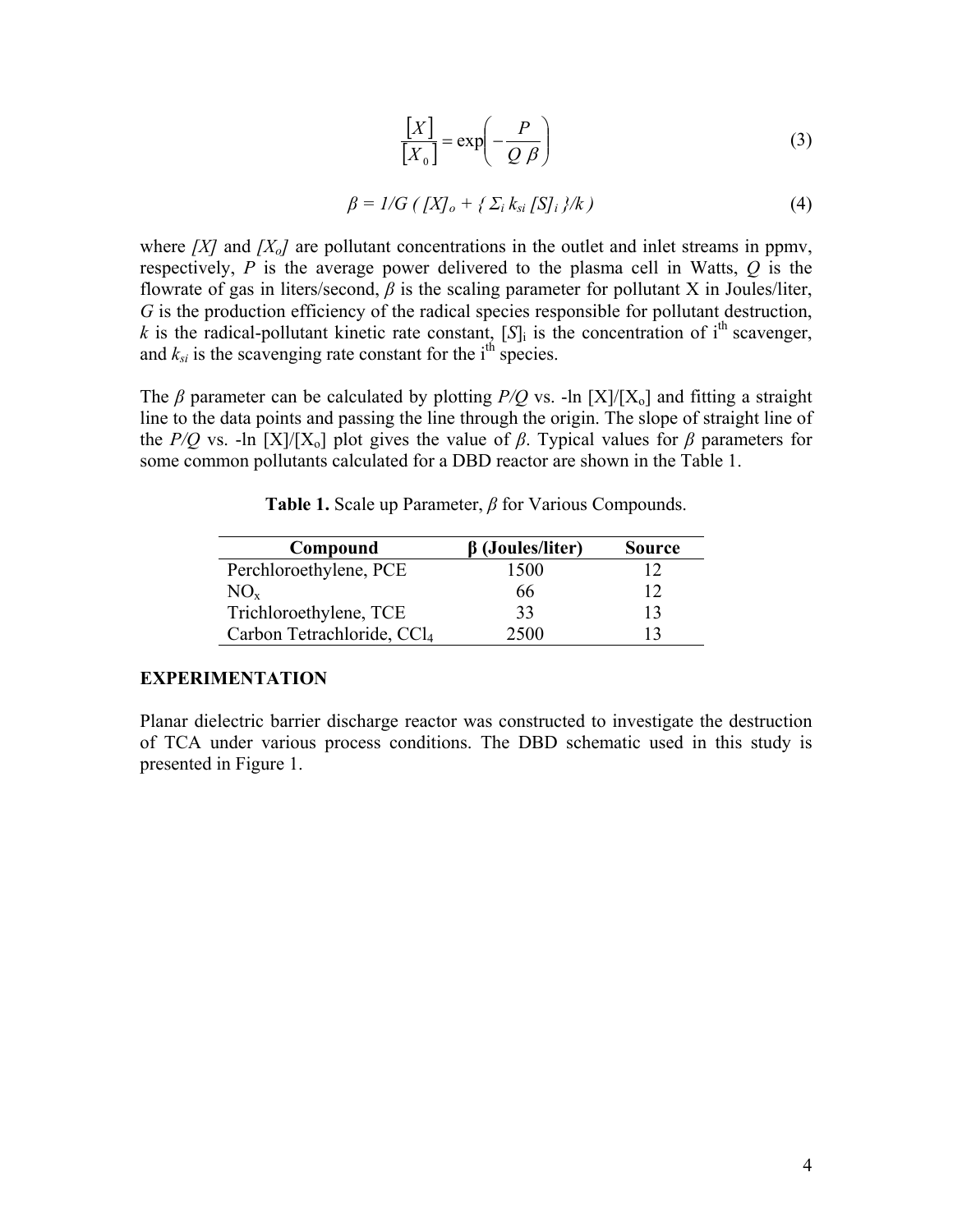

The reactor consisted of two aluminum plates, each covered with a 3mm thick pyrex dielectric plate. Plasma was generated in the space between the two dielectric plates by applying high voltage across the two electrodes. Dimensional information for the reactor is presented in Table 2.

**Table 2.** Plasma reactor dimensions.

| <b>Parameter</b>      | Value               |
|-----------------------|---------------------|
| Gas gap spacing $(H)$ | $0.3$ cm            |
| Electrode width (W)   | 5.7 cm              |
| Electrode length (L)  | $12 \text{ cm}$     |
| <b>Inlet Area</b>     | $1.7 \text{ cm}^2$  |
| Reactor volume        | $20.5 \text{ cm}^3$ |

The power supply system for the experiments consisted of a Compact Power Series AC Power System, a 175:1 step-up transformer, a 250 k $\Omega$  resistor, a high voltage probe, and an oscilloscope. The Compact Power Series AC Power System was connected to the domestic power supply and was used to deliver voltages that could be varied in the range of 0 to 130 VAC; the frequency could be varied between 45 to 15,000 Hz. The output of the system was connected to the 175:1 step-up transformer (Corona Magnetics), which could deliver maximum RMS voltages of about  $23 \text{ kV}_{\text{rms}}$ . The operating voltages for this configuration varied between 11.9 kV $_{\rm rms}$  to 19.7 kV $_{\rm rms}$ , and were measured with the Tektronix high voltage probe (Model P6015A) and a Tektronix oscilloscope (Model TDS 210). RMS voltage was calculated from the oscilloscope, assuming that the voltage waveform was a sine curve.

The gas generation system consisted of ultra-zero compressed air flowing over a syringe pump containing TCA. By adjusting the flow rate of the syringe pump and the total gas flow rate, different gas-phase TCA concentrations were achieved. In these experiments,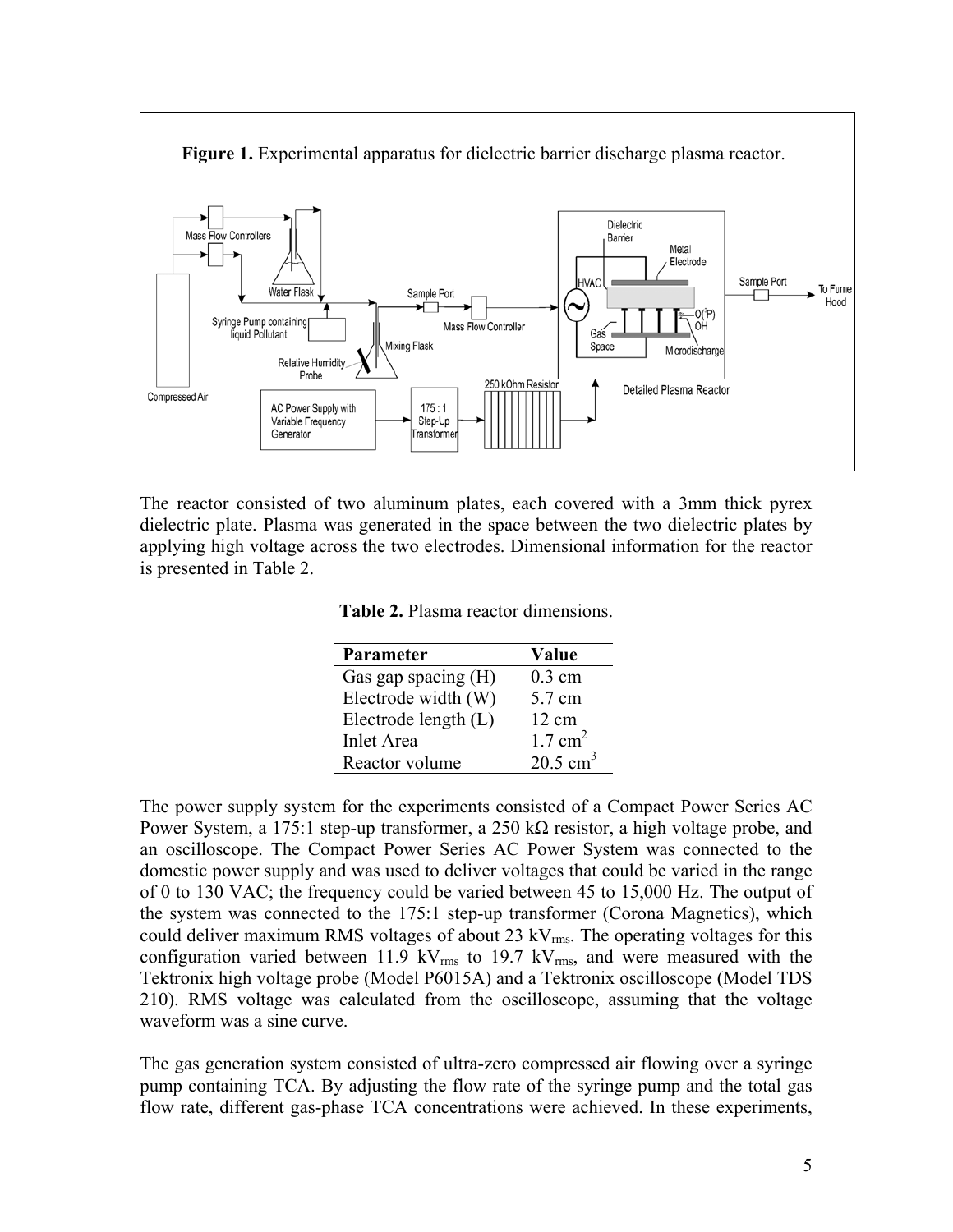the gas residence time ranged from 1 to 6 seconds, and the TCA concentration varied from 500 to 1500 ppmv. Calibration standards from Matheson or MG Industries were used to calibrate the Varian gas chromatograph/ mass spectrometer (Model 3800 GC/2000 MS) for determining the influent and effluent TCA concentrations. The syringe pump was capable of producing steady gas-phase TCA concentrations over long time periods.

Variation in the inlet TCA concentration was measured to be within 2% of the calibration standard during the course of an experiment. All measurements of the effluent TCA concentrations were averaged over three measurements taken when the plasma reactor was at steady state. CO and  $CO<sub>2</sub>$  were measured with a Liston Scientific NDIR gas analyzer (Model Enviomax). As with the TCA measurements, average of three  $CO/CO<sub>2</sub>$ samples were taken at each voltage.

## **RESULTS AND DISCUSSION**

Destruction of TCA in the DBD reactor was evaluated at several gas residence times, water vapor concentrations, and influent TCA concentrations (Table 3). Flow through the reactor was laminar at all conditions, with a maximum Reynolds number of 17. Under the reaction conditions, uniform plasma was developed between the two aluminum electrodes.

| 1.2 seconds to 6.0 seconds |
|----------------------------|
|                            |
|                            |
|                            |
|                            |
|                            |
|                            |
|                            |

**Table 3.** Experimental conditions for DBD reactor.

In general, as the applied voltage was increased from 11.9 to 19.7  $kV_{rms}$  for any combination of other parameters, an increase in TCA destruction removal efficiency (DRE) was observed (Figure 2 to Figure 6). This trend was observed in all experiments conducted in this research. The DBD reactor was capable of destroying > 99.9% TCA in dry air at a residence time of 6 seconds (Figure 2). As the residence time was decreased from 6 seconds to 1 second, a decrease in DRE was observed and a higher voltage was needed to achieve higher removal efficiency (Figure 2 and Figure 3). Increasing the inlet TCA concentration from 500 to 1500 ppmv showed a decrease in the DRE (Figure 4), however, the effect of increasing water vapor content was more pronounced. Experimental results showed that DRE of TCA was greatly affected by the presence of water vapor in the gas mixture (Figure 5 and Figure 6). It is speculated that the DRE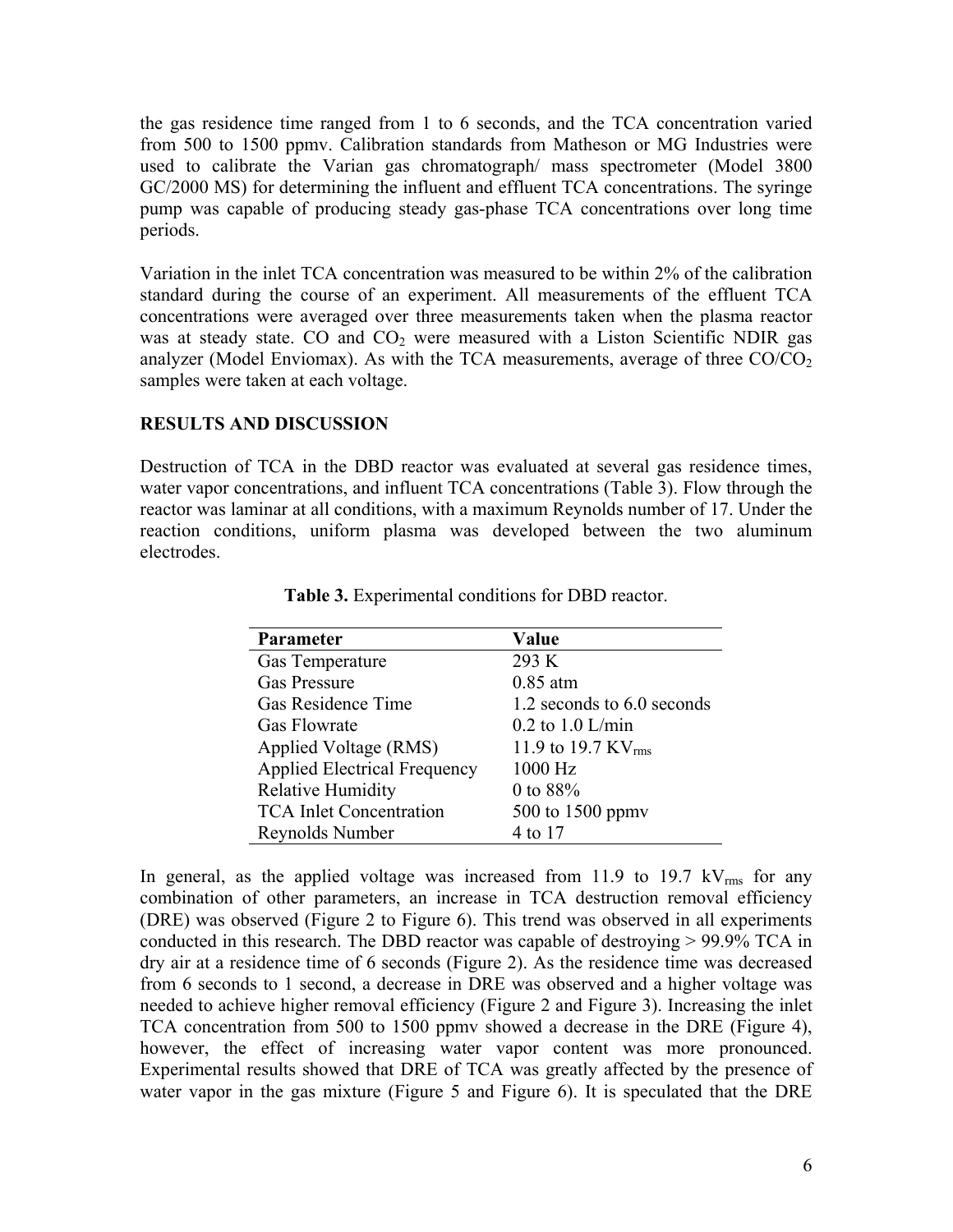decreases because the presence of water decreases the concentration of  $\cdot O(^3P)$ , which is important for oxidation of TCA molecules. Electrons generated in a microdischarge often collide with  $O_2$  to produce  $\cdot O(^3P)$  and  $\cdot O(^1D)$ -key oxidizing radicals for hydrocarbons (Equation 1).  $\cdot O(^{1}D)$  possesses higher energy and is a less stable species in comparison to  $\cdot O(3P)$  and often converts to  $\cdot O(3P)$  by losing excess energy with collisions with other species, and, hence, increases the final concentration of reactive  $\cdot O(^3P)$  available for destruction of TCA molecules (Equation 2). However, the presence of water molecules decreases the concentration of  $\cdot O(^{1}D)$  available for producing more  $\cdot O(^{3}P)$  by reacting with  $\cdot$ O(<sup>1</sup>D) to produce  $\cdot$ OH radicals (Equation 3), and, hence, decreases the concentration of  $\cdot O(^3P)$  that could have been available for oxidation of TCA molecules.

$$
e + O_2 \rightarrow \cdot O(^3P) + \cdot O(^1D) + e \tag{1}
$$

$$
O(^{1}D) + M \rightarrow O(^{3}P) + M \tag{2}
$$

 $H_2O + O(^1D) \rightarrow OH + OH$  (3)



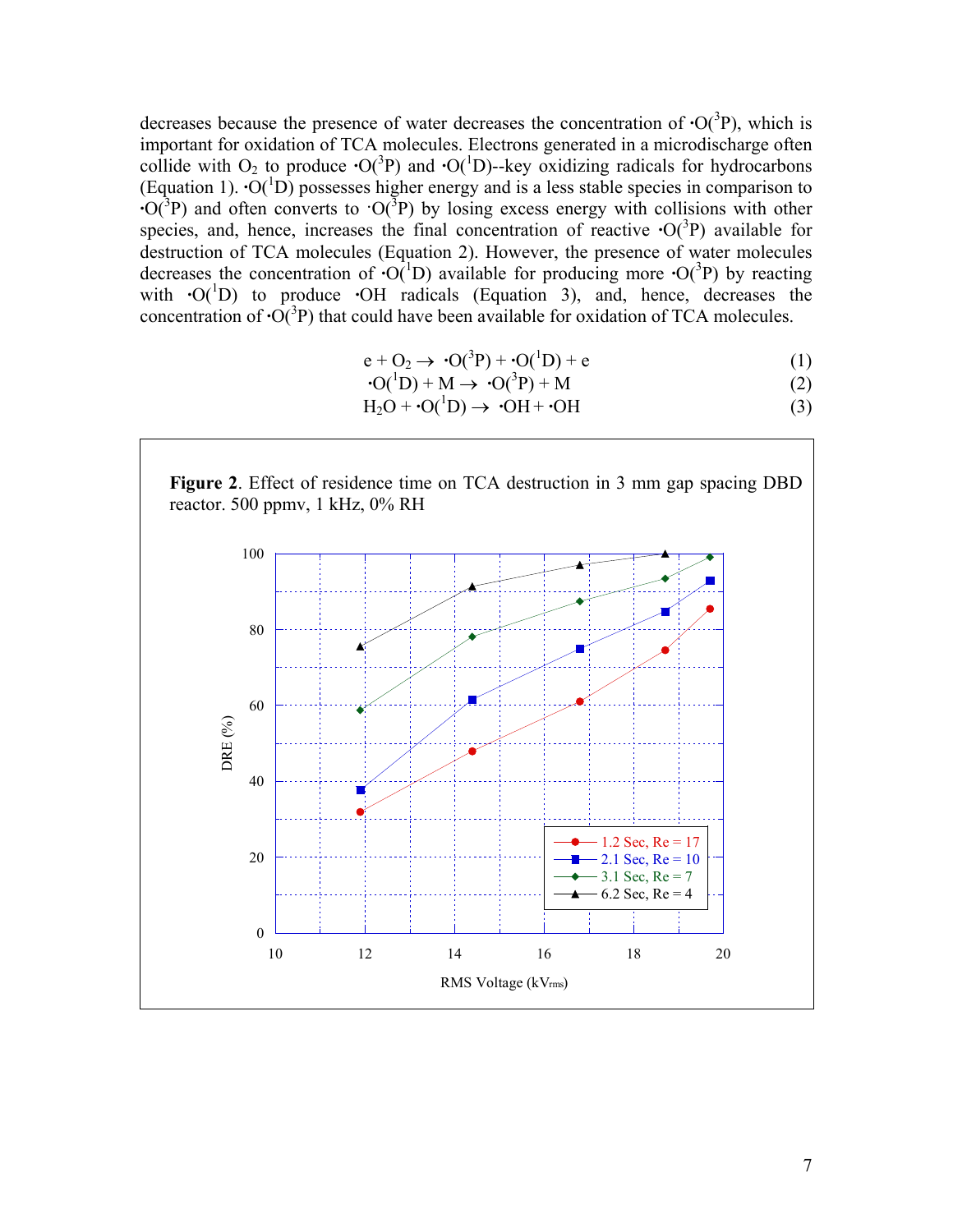

**Figure 3.** Effect of residence time on TCA destruction in 3 mm gap spacing DBD reactor. 1000 ppmv, 1kHz, 88% RH.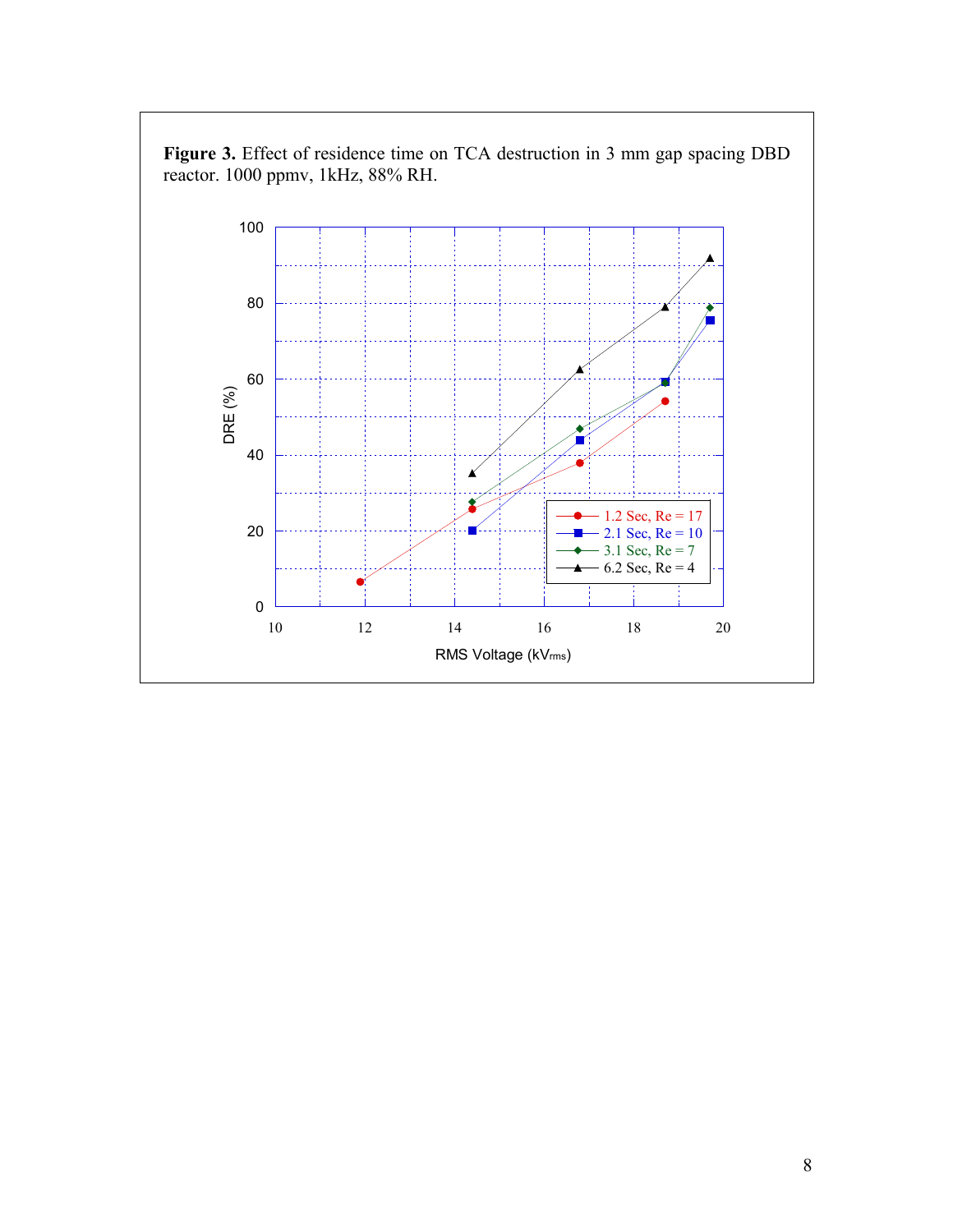

**Figure 4.** Effect of influent TCA concentration on TCA destruction in 3mm gap spacing DBD reactor.  $0\%$  RH, 1 kHz,  $t_r = 3.1$  sec.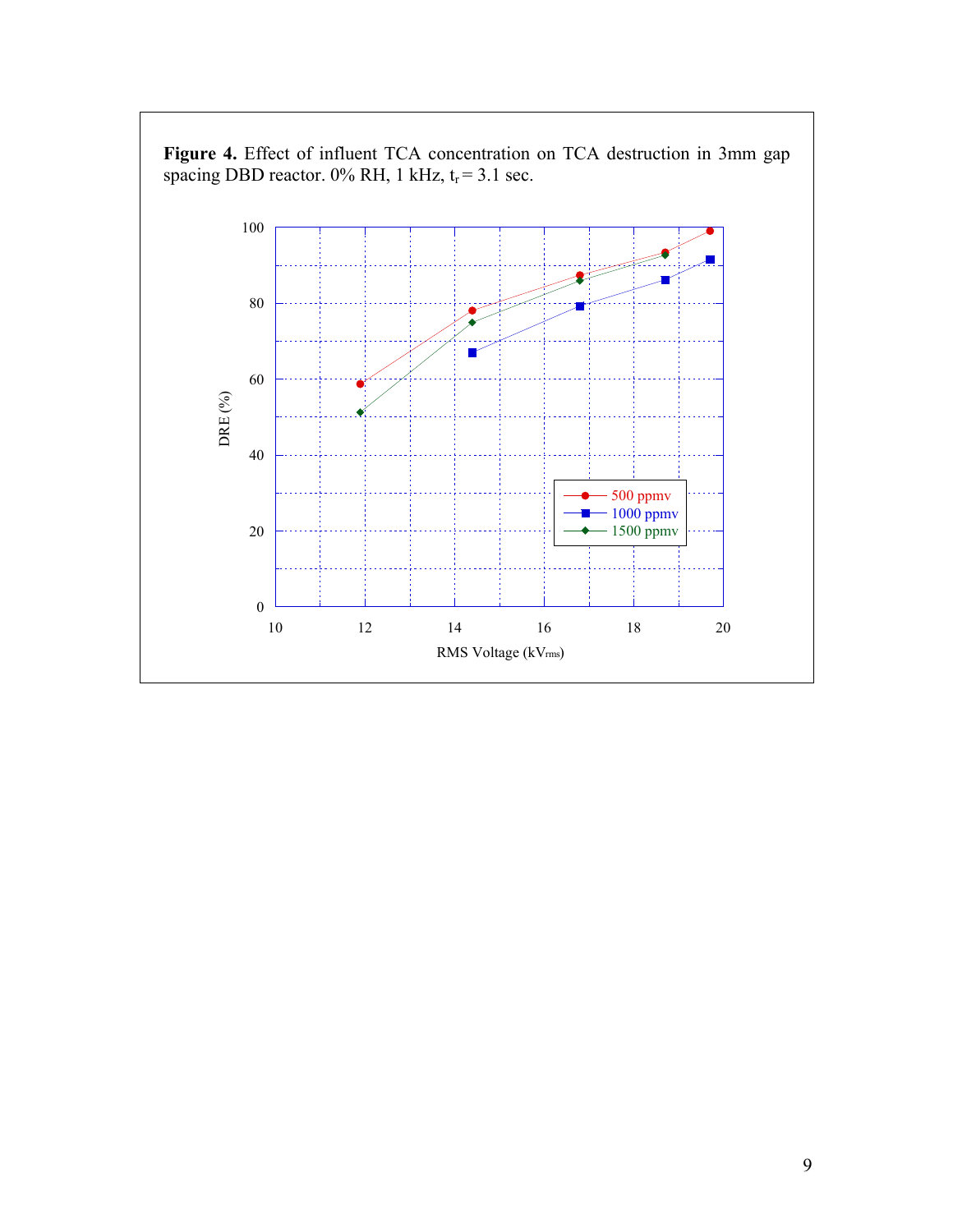

**Figure 5.** Effect of RH on TCA destruction in 3 mm gap spacing DBD reactor. 500 ppmv, 1 kHz,  $t_r = 1.2$  sec.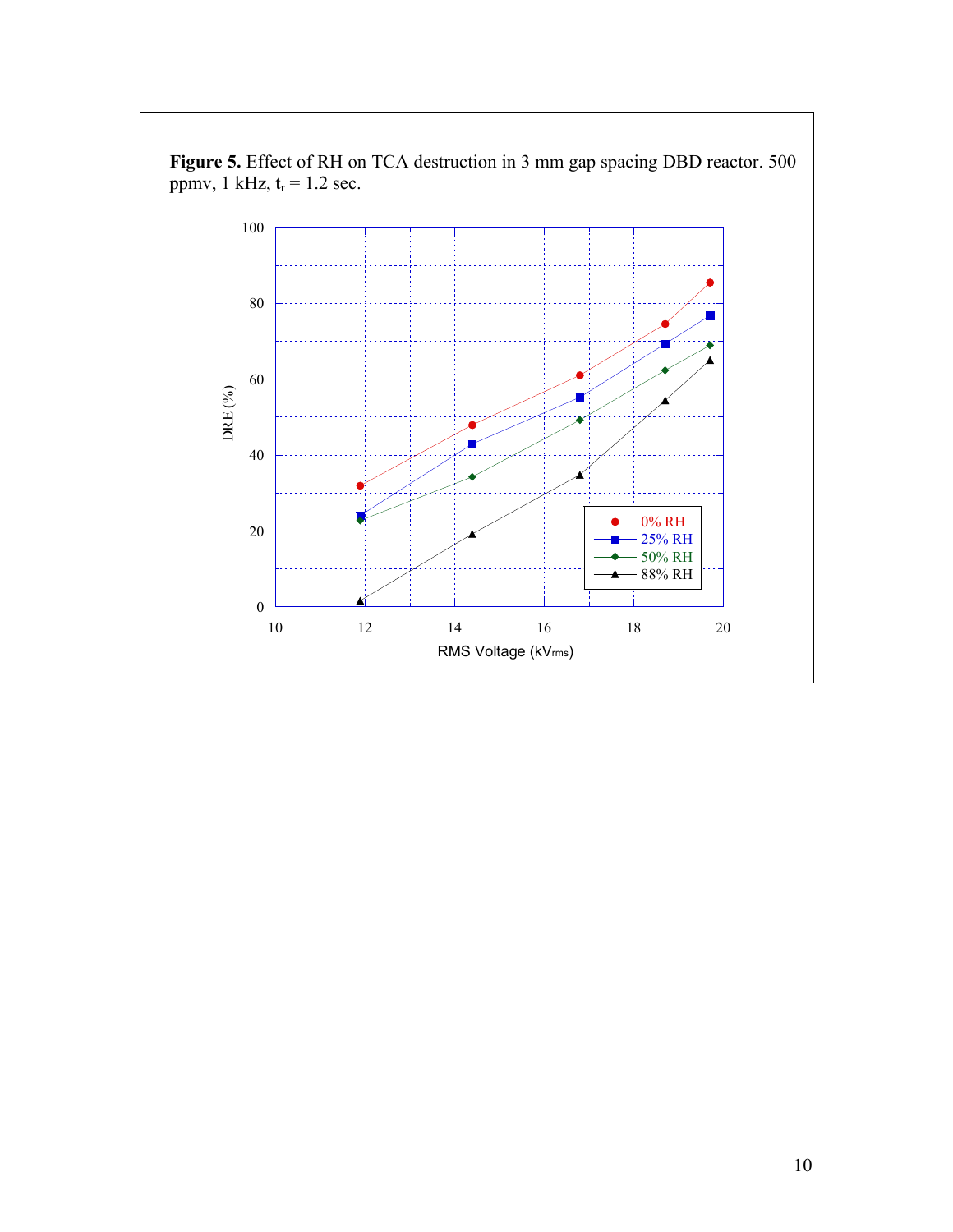

**Figure 6.** Effect of RH on TCA destruction in 3 mm gap spacing DBD reactor. 1000 ppmv, 1 kHz,  $t_r = 3.1$  sec.

A carbon mass balance was measured for the products exiting and entering the plasma reactor during the oxidation of 1000 ppmy of TCA (Figure 7). Residual carbon ( $C_{residual}$ ) was measured by subtracting the total measurable carbon present in exiting carbon species, TCA,  $CO$  and  $CO<sub>2</sub>$  from total inlet carbon in 1000 ppmv of TCA. The results indicate the effect of water vapor concentrations on distribution of carbon in TCA destruction products. It was noted that an increased RH, though decreases the DRE of TCA, decreases the  $CO/CO<sub>2</sub>$  ratio and also reduces the concentration of residual carbon. For varying applied voltages, the  $CO/CO<sub>2</sub>$  ratio decreased from approximately 3:2 to 1:3 for RH ranging from 0 to 88%, respectively. Therefore, much less CO was produced with water vapor being present in gas streams. Higher RH favored TCA destruction into CO and  $CO<sub>2</sub>$  as the major carbon species in reactor outlet. However, at lower RH conditions, mass balance revealed a substantial amount of carbon present as unaccountable residual carbon, which signifies incomplete oxidation of TCA. The percentage of carbon present as residual carbon steadily decreased to minimal values by increasing the RH. The presence of residual carbon can be explained by the possibility of many other carbon containing products present in very small concentrations that are typical for oxidation of hydrocarbons in NTP. This hypothesis was further supported by observation of few occasional peaks corresponding to  $COCl<sub>2</sub>$  in the GC/MS analysis of exit gases. However, an exact quantification of other carbon containing species was not feasible due to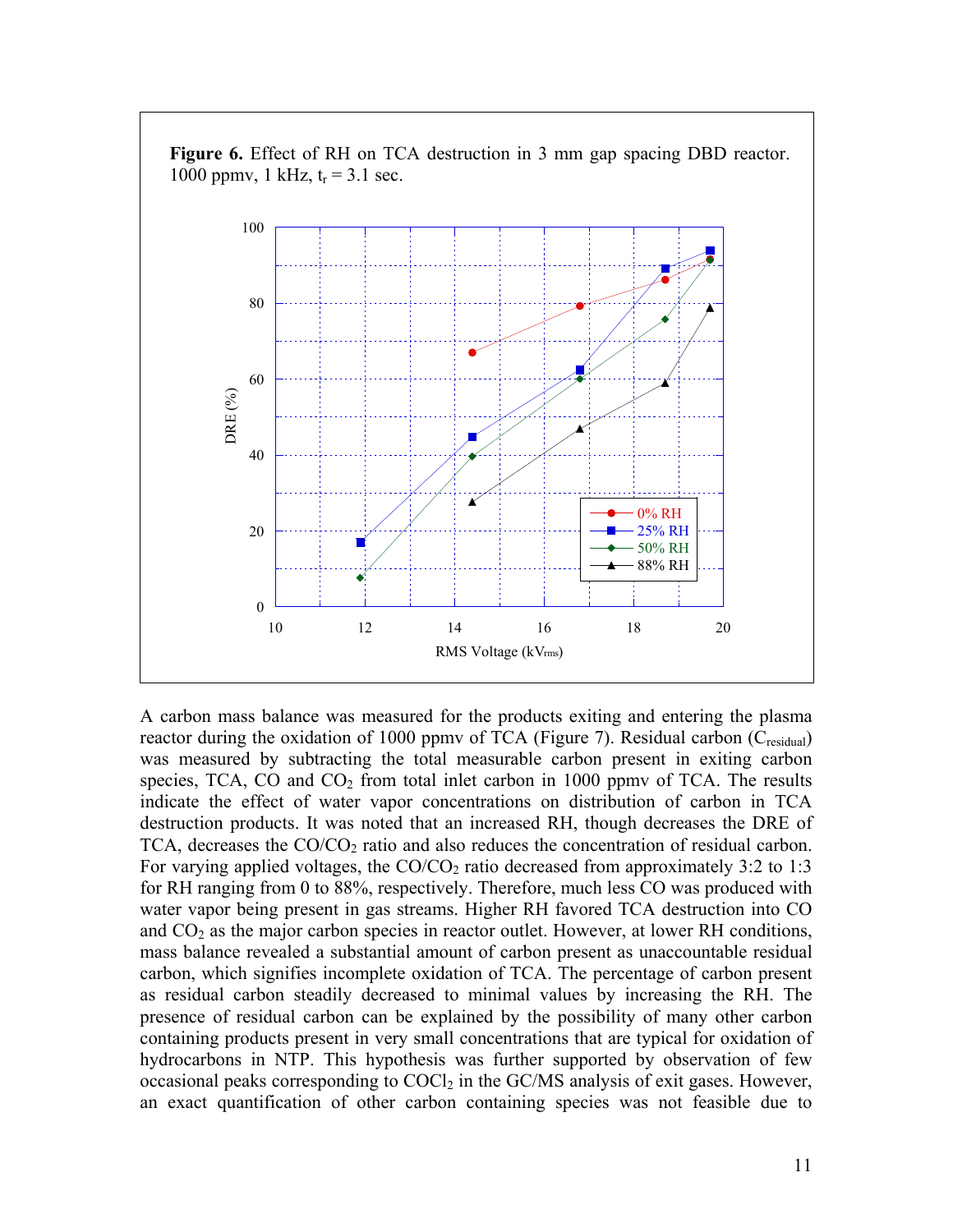experimental limitations and possibility of errors being introduced in measurement of CO and  $CO<sub>2</sub>$  concentrations. Therefore, an approximate carbon balance suggests that higher concentration of water vapor is beneficial for conversion of TCA into common combustion products, CO and CO2.



Destruction of chlorocarbons in a DBD reactor is expected to generate chlorinated species such as HCl,  $Cl_2$  and oxygenated-Cl compounds.<sup>7</sup> Due to limitations of the experimental set up an exact quantification of chlorine distribution in DBD exit streams could not be carried out. However, a preliminary TCA incineration model coupled with HCl-Cl<sub>2</sub> equilibrium showed that at near ambient conditions most of the chlorine present in TCA would convert to  $Cl_2$  ( $> 99.9$ %). This implies that at present operating conditions 1000 ppmv of TCA is expected to produce approximately 1498 ppmv of  $Cl<sub>2</sub>$  and 4 ppmv of HCl. It is surmised that chlorinated species can be removed by passing the reactor exhaust through a water scrubber. The model did not take into account production of intermediate oxygenated-Cl species that can greatly contribute to the overall Cl balance and produce substantial amounts of oxygenated-Cl species such as  $COCl<sub>2</sub>$ , COCl and ClO 7 and, hence, indicates the need for a detailed reaction chemistry model for TCA destruction in a DBD reactor.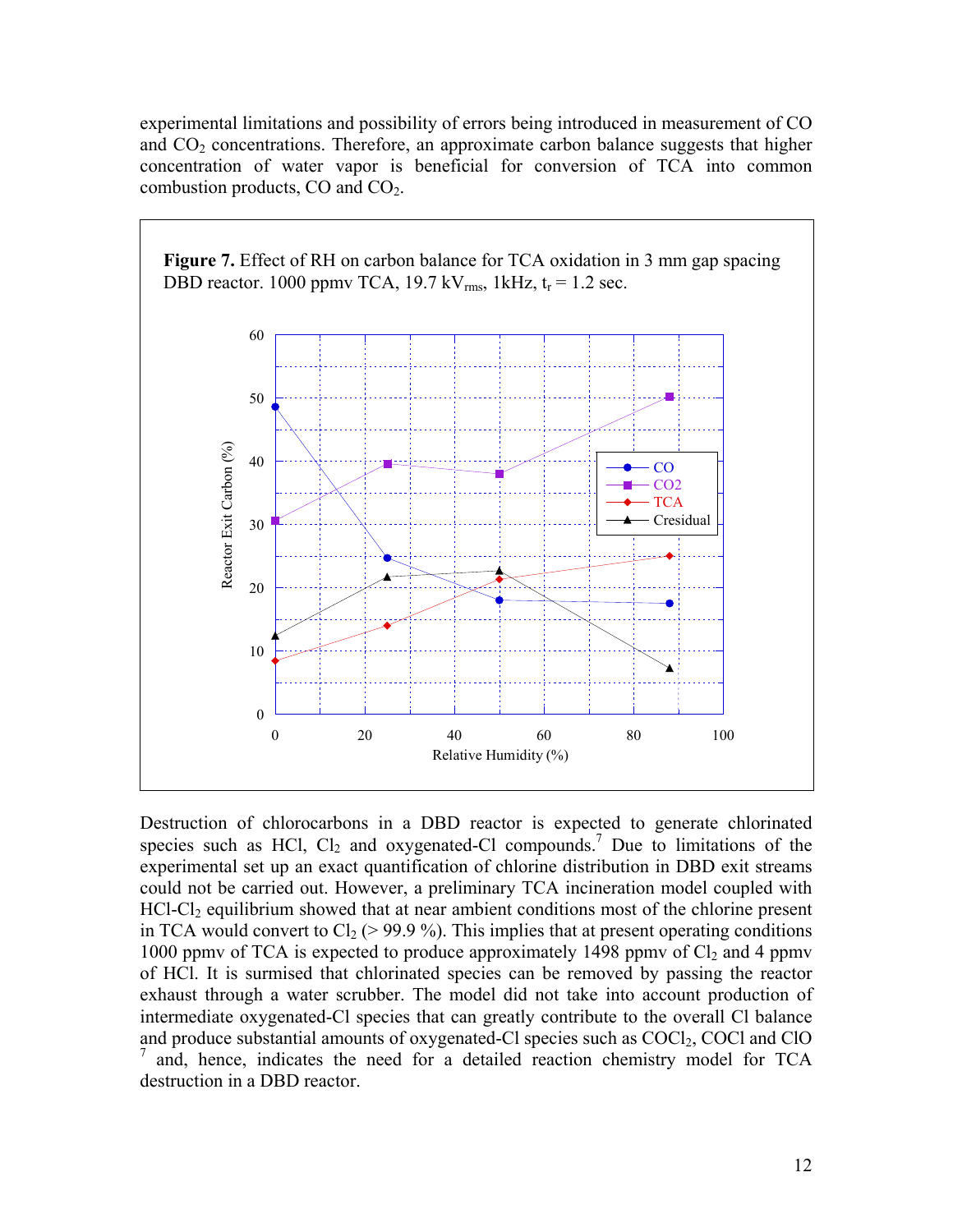Numerical analysis of experimental data included calculation of specific energy density, cost of destruction of 1 kg of TCA in the system and calculation of scale-up parameter, *β.*  The specific energy density, *Ed* was calculated as a function of applied voltage, RH and flowrate of gas. It was observed that keeping the applied voltage and flowrate constant, the presence of water in the gas stream slightly reduced  $\ll 5\%$  decrease at maximum RH) the energy density of the reactor. This happens because an increase in water content of gas increases the ignition voltage, *Vi* required for producing electrical sparks (Table 4), and hence, decreases the amount of actual power delivered to the reactor.

**Table 4.** Ignition voltages, *Vi* calculated as a function of RH.

| $V_i$ (kV) | <b>RH</b> (%)     |
|------------|-------------------|
| 8 98       | $\mathbf{\Omega}$ |
| 9 23       | 25                |
| 9.38       | 50                |
| 949        | 88                |

Energy density calculations were used to calculate the cost of power required for destruction of 1 kg of TCA in the DBD reactor (Figure 8) and the DBD reactor scale-up parameter, *β* for TCA destruction (Figure 9). Cost calculations indicated the importance of RH, inlet TCA concentration and flowrate of gas streams. Most cost effective operation was achieved for low RH, high inlet TCA concentrations and low residence times.  $\beta$  calculations were performed for each experimental run using relation (3). Statistically correlated *β* values were averaged for 0, 25, 50 and 88% RH conditions. *β* ranged between 1478 to 3010 J/L for RH ranging from 0 to 88%. The values also showed a positive linear dependence of *β* on RH.

$$
\beta = 1478.5 + 17.416*(%RH)
$$
\n(5)

An increase in the value of  $\beta$  with increasing RH indicates that in order to achieve an equivalent DRE for TCA in a DBD reactor, humid conditions will require more energy per unit volume of gas processed than that required in dry conditions. The dependence of  $\beta$  on the RH of the inlet gas mixture can be explained using relation (4). As explained earlier,  $\cdot O(^3P)$  is the main radical species responsible for TCA destruction, and H<sub>2</sub>O is the main species accounted for a lower destruction of TCA with increasing RH conditions. This implies that the  $H_2O$  molecules or some other species generated from  $H_2O$ molecules, can be considered as the major scavengers of  $\cdot O(3P)$ . When RH increases, the concentration of H<sub>2</sub>O molecules increases which leads to a concomitant increase in the concentration of other scavenging species as well. Mathematically, this implies that an increase in the amount of water vapor in the gas mixture, increases the numerical value of  ${\Sigma_i}$  k<sub>si</sub> [S]<sub>i</sub>} in relation (4), which is an expression for overall reactivity of scavenger species. Hence, the value of  $\beta$  increases with increasing RH. In short, it can be suggested that since the value of  $\beta$  parameter indicates the amount of energy required for TCA destruction in a DBD reactor, an increase in water concentration in inlet gas mixture reduces the DRE, which increases the amount of energy required to achieve the same DRE, and, hence, increases the value of  $\beta$  parameter for increasing water concentrations.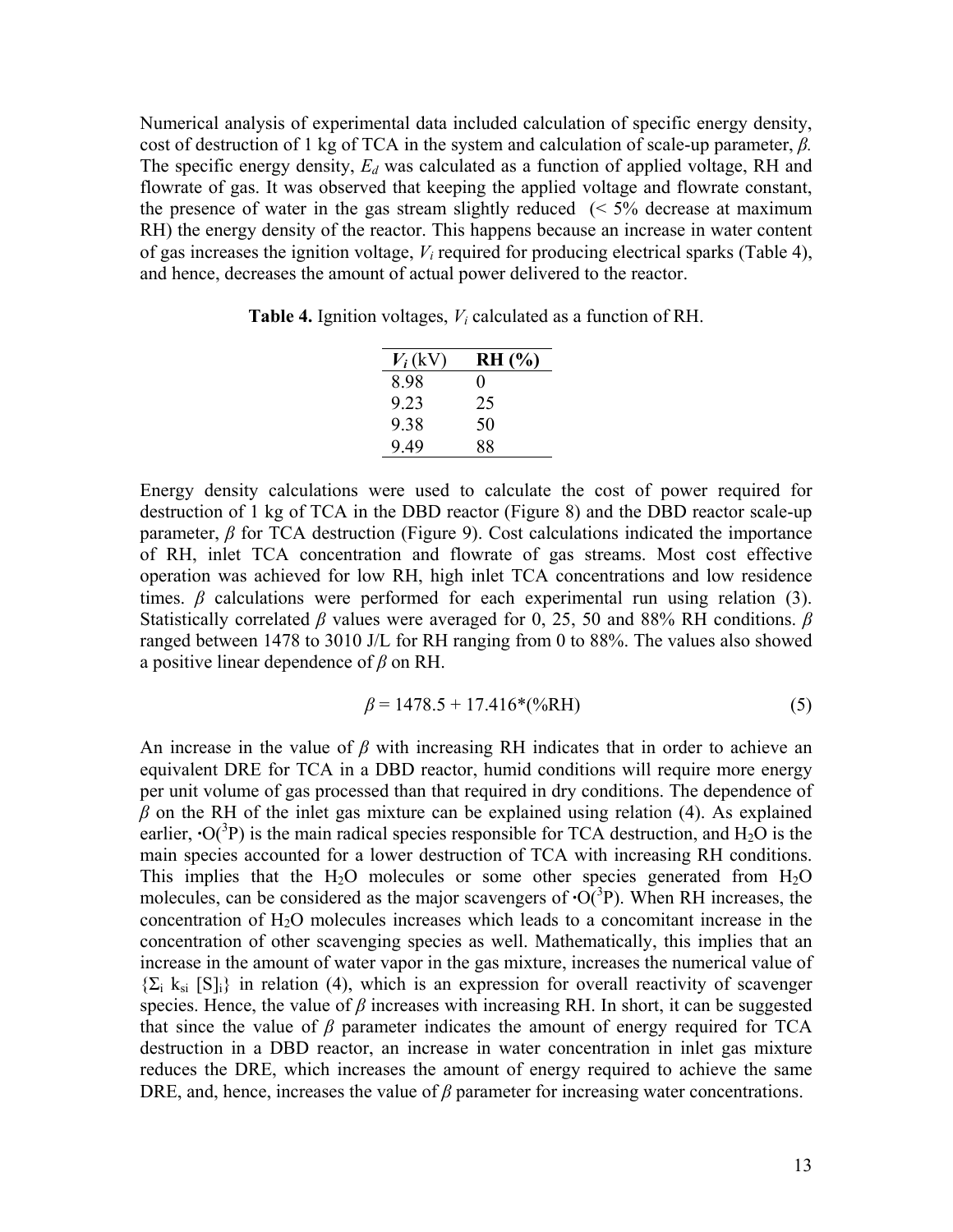

14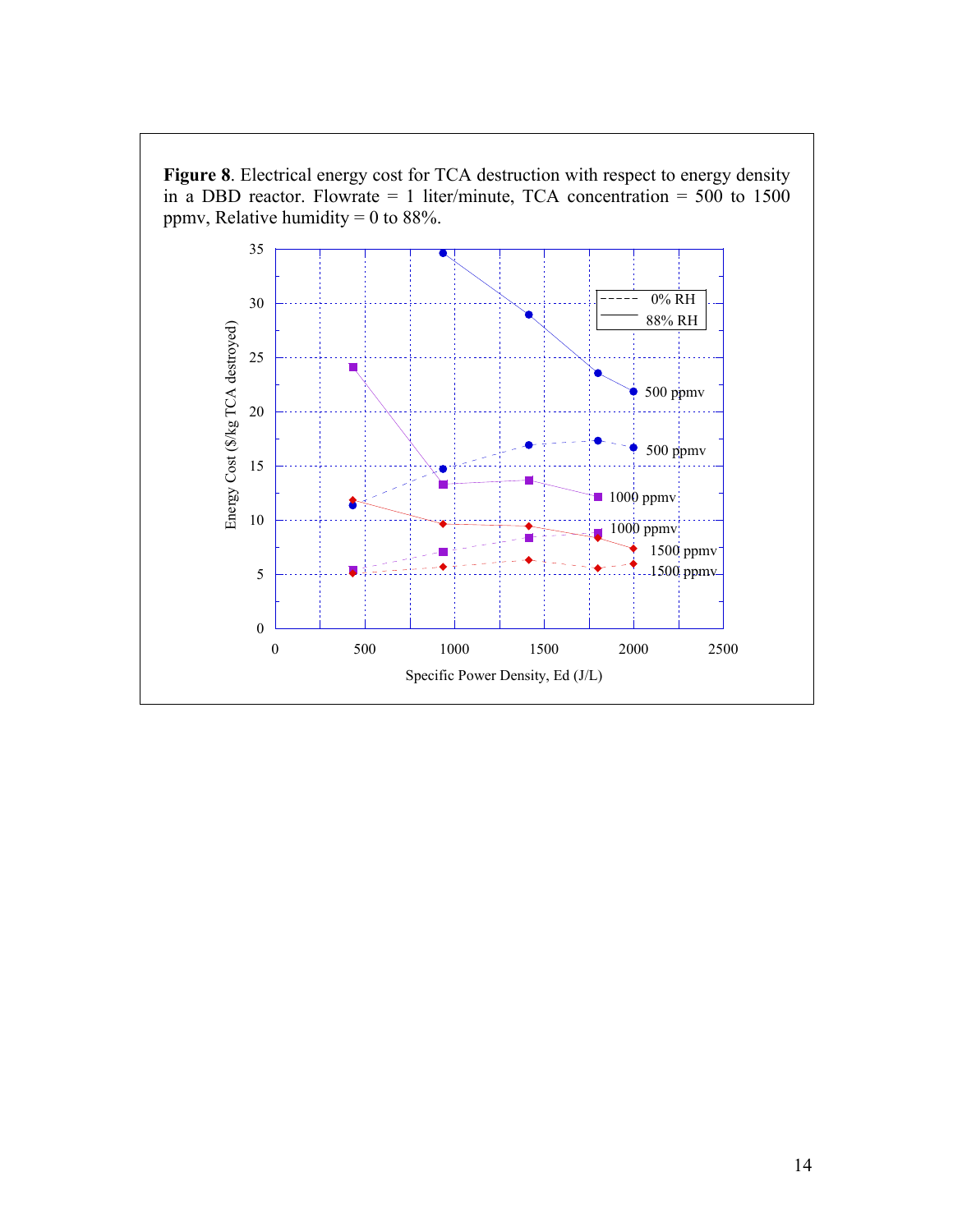

 **Figure 9**. *β* parameter calculated for TCA destruction in DBD reactor.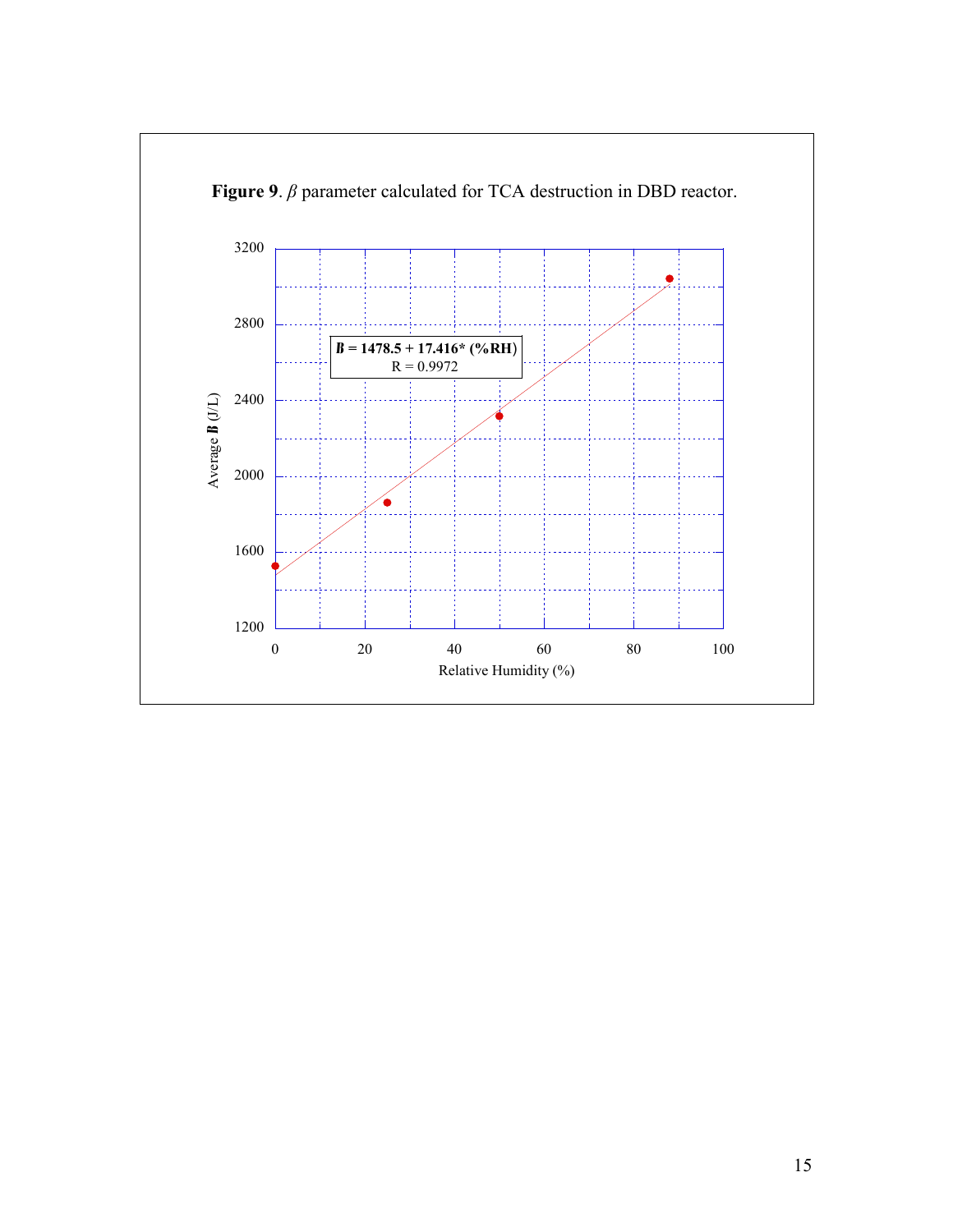## **CONCLUSIONS**

These experiments conclude that NTP generated in a DBD reactor was capable of destroying high air borne TCA concentrations with a DRE of higher than 99%. The destruction of TCA molecules produced less harmful products such as  $CO$ ,  $CO<sub>2</sub>$ ,  $H<sub>2</sub>O$ , and HCl and Cl<sub>2</sub>, which suggests that TCA destruction in a DBD reactor generates products that are similar to those formed by incineration of TCA.

The experiments indicated that concentration of water vapor present in gas streams is an important parameter for TCA destruction in a DBD reactor. Although high concentration of water can substantially reduce the TCA destruction efficiency, it is, in fact, beneficial for complete oxidation of TCA and lower  $CO/CO<sub>2</sub>$  concentration ratio in the reactor outlet.

The scale-up parameter, *β*, for TCA destruction in a DBD reactor was numerically calculated. It was observed that the value of *β* for TCA was a linear function of RH of the gas mixture, and it ranged between 1478 and 3010 J/L for RH ranging between 0 to 88%, respectively. Since the value of  $\beta$  is an indicator of amount of energy required for TCA destruction, it was surmised that an increase in the value of *β* with increasing RH was due to lower DRE at higher RH conditions.  $\beta$  is an important parameter for evaluating the feasibility for scale-up of the system. For example, it is estimated that in order to achieve 90% DRE from an air stream containing 500 ppmv of TCA at 60% RH conditions and flowing at 100 liters per minute in ambient conditions of Socorro, NM; 9.68 kW of power will be required. This power can be achieved by applying  $12.5 \text{ kV}_{\text{rms}}$  to a DBD reactor of 9.6  $m<sup>2</sup>$  area (1000 times bigger than experimental reactor) and 3mm gap spacing between pyrex glass plates, and it will take nearly 80 hours of continuous DBD reactor operation and an electrical power worth \$ 46 to destroy 1 kg of TCA at such operating conditions.